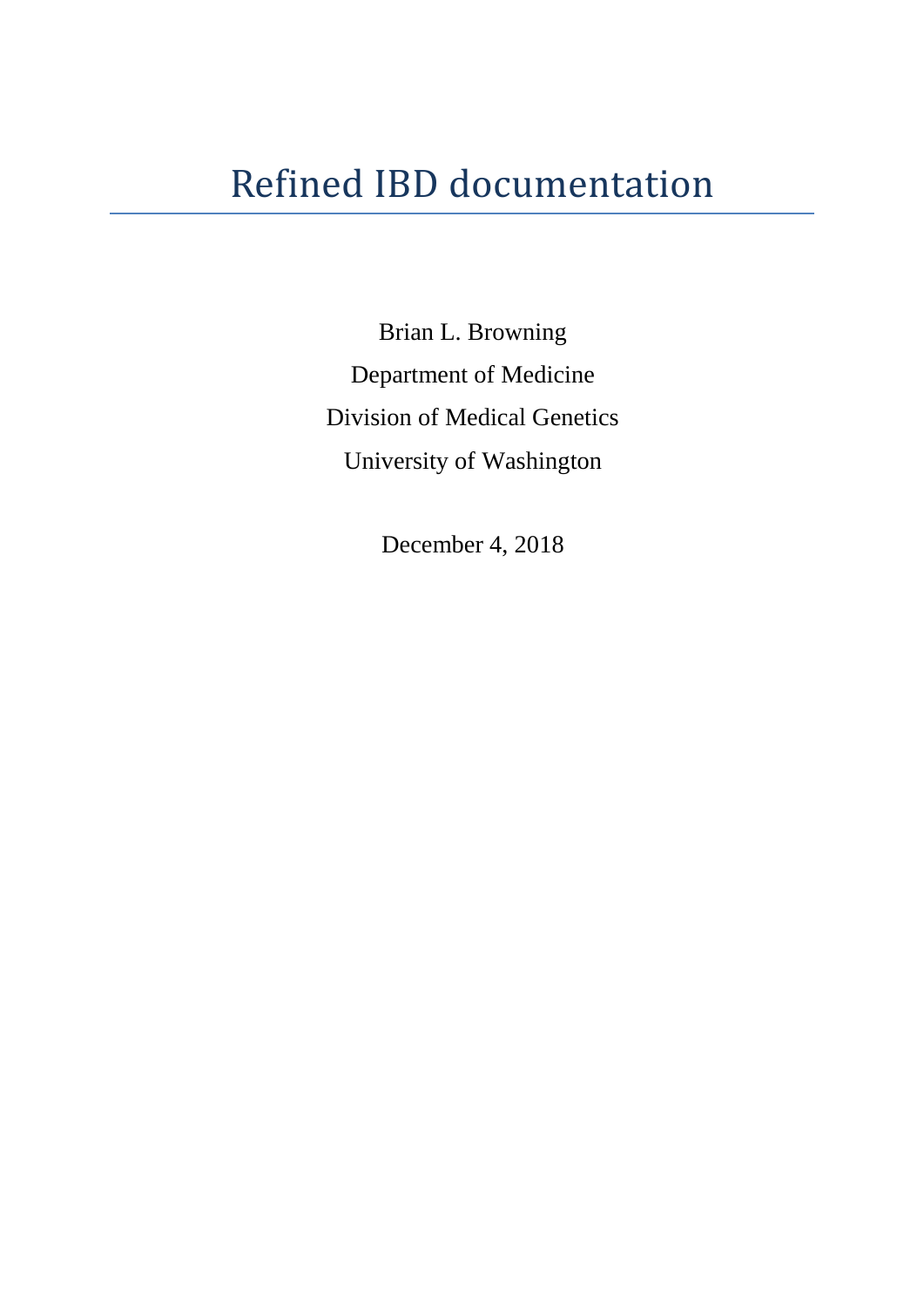# <span id="page-1-0"></span>**Contents**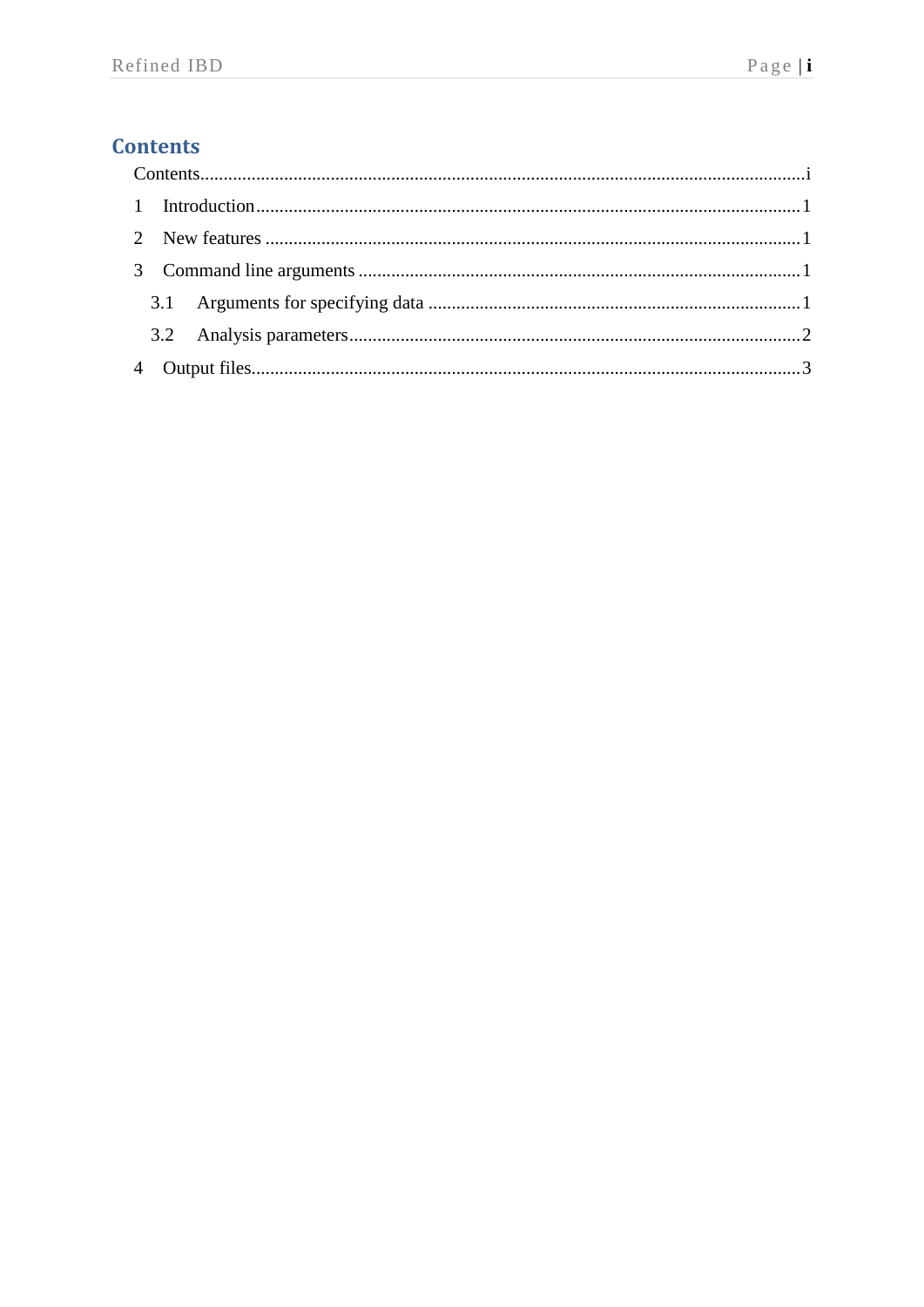## <span id="page-2-0"></span>**1 Introduction**

Refined IBD is a software program for detecting identity-by-descent (IBD) segments within and between individuals. The program is freely available and can be downloaded from the Refined IBD web site:

<http://faculty.washington.edu/browning/refined-ibd.html>

If you use the Refined IBD program and publish your analysis, please report the program version and cite the article describing the Refined IBD algorithm:

B L Browning and S R Browning (2013). Improving the accuracy and efficiency of identity by descent detection in population data. Genetics 194(2):459-71. [doi:10.1534/genetics.113.150029](http://dx.doi.org/10.1534/genetics.113.150029)

#### <span id="page-2-1"></span>**2 New features**

This version of Refined IBD is a stand-alone program with four improvements to the version of Refined IBD in Beagle 4.1:

- 1) Parameter have been simplified (see Section [3\)](#page-2-2).
- 2) All length parameters (**window**, **ibd**, and **trim**) are in cM units.
- 3) The overlap between adjacent sliding windows is set automatically.
- 4) The .ibd and .hbd output files have an additional column containing IBD segment lengths.

#### <span id="page-2-2"></span>**3 Command line arguments**

The Refined IBD program is run using Java version 1.8 (or a later version). Enter "java -version" at the unix command prompt to check the version of java installed on your computer. The most recent Java interpreter can be downloaded from **[www.java.com](http://www.java.com/)**. Attempting to run Refined IBD with an earlier version of Java will produce an "Unsupported Class Version" error.

To run Refined IBD, enter the following command at the command prompt:

java –Xss5m –Xmx[*GB*]g –jar refined-ibd.[*version*].jar [*arguments*]

where [*GB*] is the size of the memory pool in gigabytes (e.g. –Xmx50g), [*version*] is the Refined IBD version code (eg. "23Dec17.c32"), and [*arguments*] is a space separated list of parameter values, each having the format **parameter=value**. The –Xss5m argument can be omitted unless there is a stack overflow error. The –Xmx[*GB*]g argument can be omitted unless there is an out-of-memory error.

There are only two required command line arguments: the **gt** argument to specify the input VCF file and the **out** argument to specify the output file prefix. A third parameter, the **map** parameter, is recommended, but not required. Other parameters have sensible default values.

#### <span id="page-2-3"></span>**3.1 Arguments for specifying data**

 **gt=**[*file*] specifies a [Variant Call Format](http://faculty.washington.edu/browning/beagle/intro-to-vcf.html) (VCF) file with a GT (genotype) format field for each record. Each genotype must have two phased, non-missing alleles separated by '|'.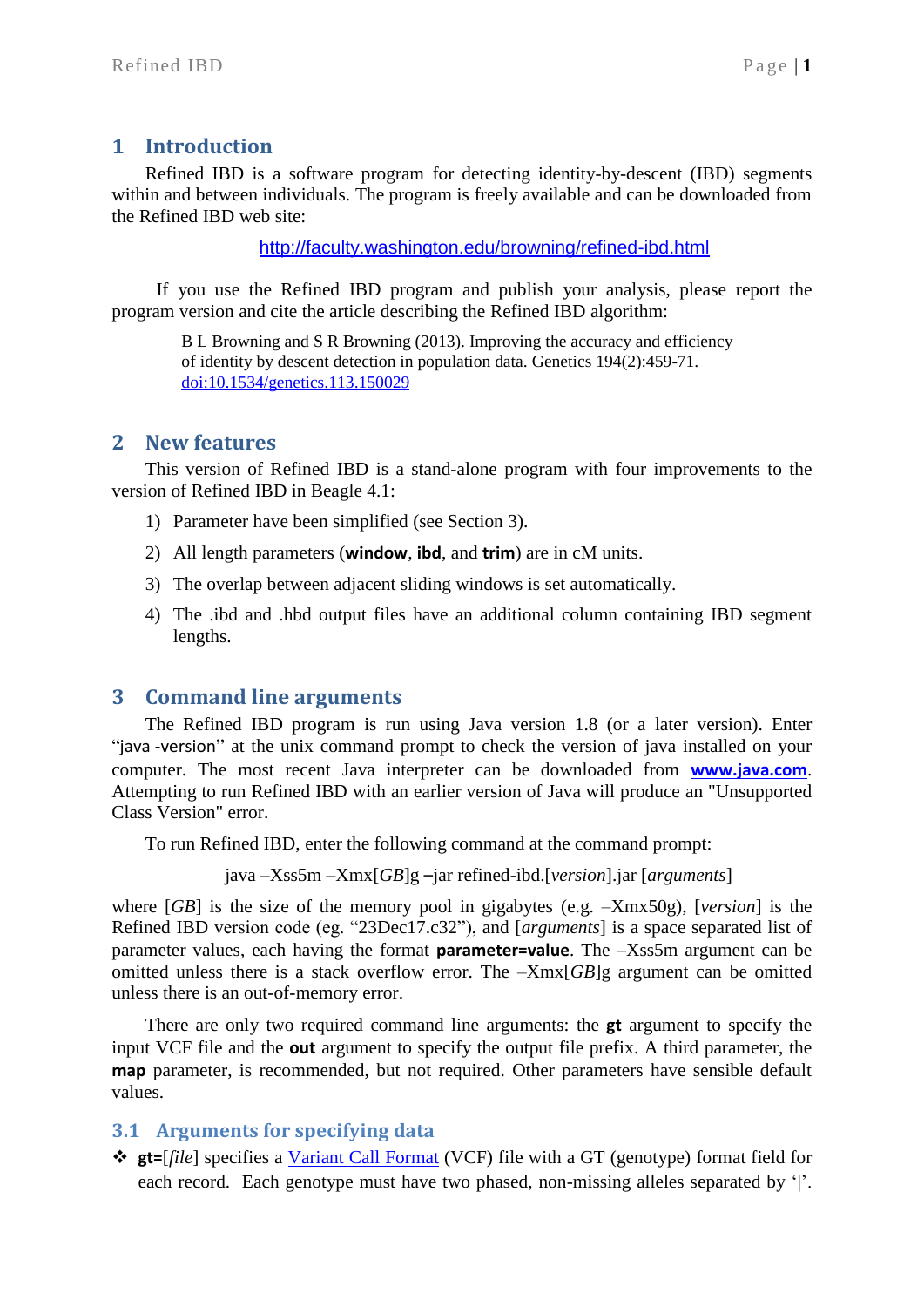If your genotype data has any missing or unphased alleles, you can run [Beagle,](https://faculty.washington.edu/browning/beagle/beagle.html) and use the Beagle output VCF file as the input VCF file. Refined IBD assumes that any input file that has a name ending in ".gz" is compressed with gzip or bgzip. Male nonpseudoautosomal X-chromosome genotypes must be coded as homozygous diploid genotypes.

- **out=**[*string*] specifies the prefix for the output filenames (see Section [4\)](#page-4-0). The prefix may be an absolute or relative filename. It cannot be a directory name.
- **map=**[*file*] specifies a [PLINK](http://zzz.bwh.harvard.edu/plink/data.shtml#map) format genetic map with cM units. HapMap GrCh36 and GrCh37 genetic maps in PLINK format are available for **download** from the Refined IBD web site. Refined IBD will use linear interpolation to estimate genetic positions between map positions. If no genetic map is specified, Refined IBD will assume a constant recombination rate of 1 cM per Mb.
- **chrom=**[*chrom*]:[*start*]-[*end*] specifies a chromosome interval: [*chrom*] is the chromosome identifier in the input VCF file and [*start*] and [*end*] are the starting and ending positions. The entire chromosome, the beginning of the chromosome, and the end of the chromosome can be specified by **chrom**=[*chrom*], **chrom=**[*chrom*]:-[*end*], and **chrom=**[*chrom*]:[*start*]- respectively.
- **excludesamples=**[*file*] specifies a file containing samples (one sample identifier per line) to be excluded from the analysis.
- **excludemarkers=**[*file*] specifies a file containing markers (one marker per line) to be excluded from the analysis. Each line of the file can be either an identifier from a VCF record's ID field or a genomic coordinate written as CHROM:POS.

### <span id="page-3-0"></span>**3.2 Analysis parameters**

- **nthreads=**[*positive integer*] specifies the number of threads of execution. If no **nthreads** parameter is specified, the **nthreads** parameter will be set equal to the number of CPU cores on the host machine.
- **window=**[*positive number*] specifies the cM length of the sliding marker window (default: **window=40.0**). Genetic length is determined by the genetic map (see the **map** argument). The overlap between adjacent windows will be twice the length of the **ibd** parameter. Increasing/decreasing the **window** parameter will increase/decrease the memory required for the analysis.
- **lod=**[*positive number*] specifies the minimum LOD score for reported IBD segments (default: **lod=3.0**).
- **length=**[*positive number*] specifies the minimum cM length for reported IBD segments (default: **length=1.5**). Genetic length is determined by the genetic map (see the **map** argument).
- **trim=**[*non-negative number*] specifies the cM trimmed from the end of a shared haplotype when calculating the IBD LOD score (default: **trim=0.15**). Genetic length is determined by the genetic map (see the **map** argument).
- **scale=**[*non-negative number*] specifies the scale parameter used to build the haplotype frequency model for IBD analysis. If no **scale** parameter is specified or if **scale=0**, the